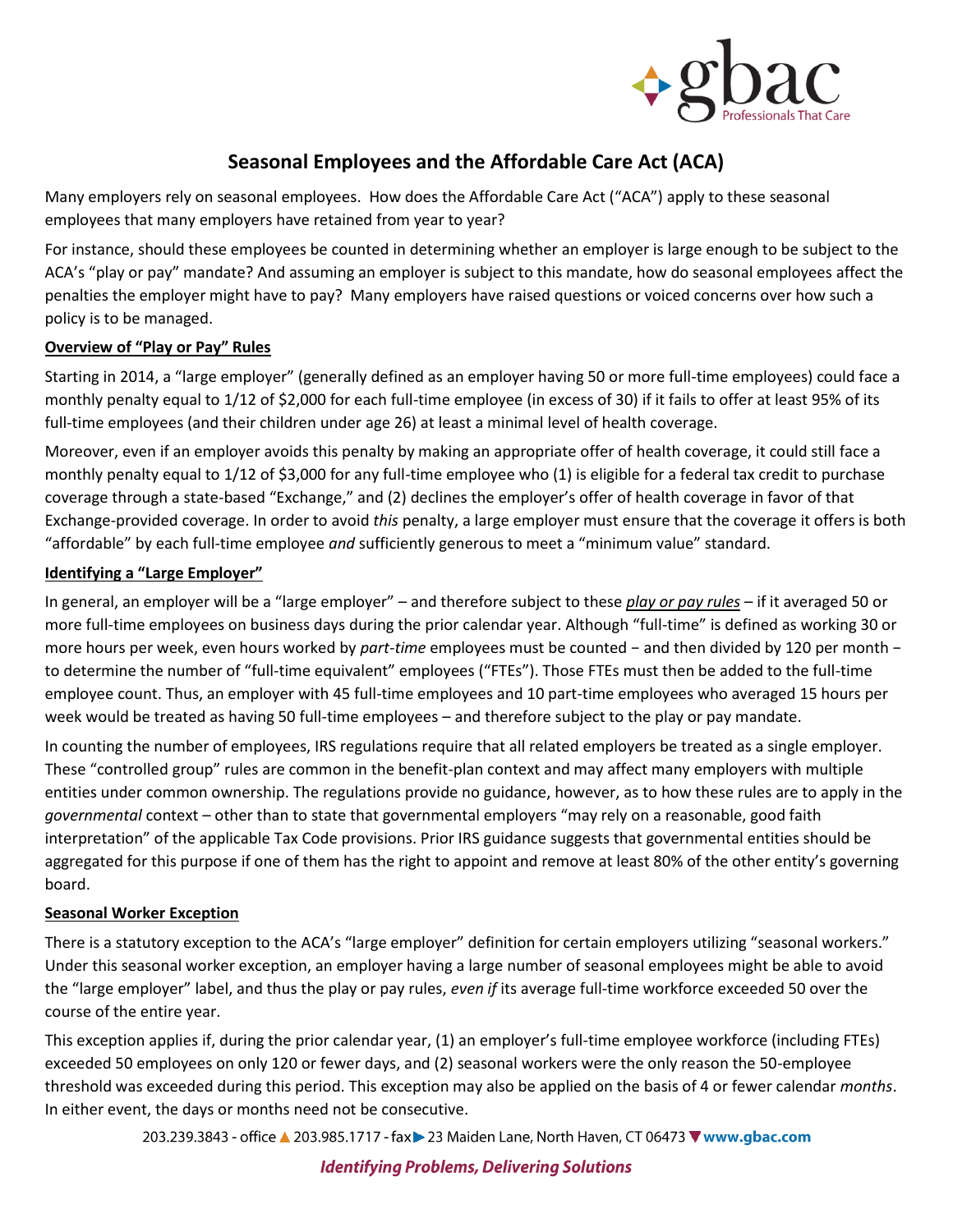

#### **Look-Back/Stability Period Safe Harbor**

An employer that is unable to avoid the play or pay rules under the seasonal worker exception might still be able to treat its seasonal employees as working less than full-time. This is because the IRS has developed a detailed set of "*safe-harbor*" rules by which an employer may determine which seasonal (or "variable-hour") employees should be considered full-time under the 30-hour standard.

Under this "look-back/stability period safe harbor," an employer may track each seasonal employee's hours during a "measurement period" of up to 12 months. If an employee averaged at least 30 hours per week during that period, he or she would be considered full-time during a subsequent "stability period" of at least six months (but generally no shorter than the measurement period). If an employee averaged *fewer* than 30 hours per week during the measurement period, he or she need *not* be considered full-time during the subsequent stability period – even if the employee actually works *more* than 30 hours per week during that stability period.

Accordingly, if an employer (1) reasonably classifies certain of its employees as "seasonal," (2) tracks their hours over a 12 month measurement period, and (3) finds that they averaged fewer than 30 hours per week during that period, the employer may classify those employees as *other* than full-time during a subsequent 12-month stability period. That means they would not need to be offered health coverage during that stability period. Moreover, regardless of whether they must be treated as full-time during that stability period, the employer could safely exclude them from the employer's health plan – with no risk of incurring penalties – during an initial measurement period of up to 12 months from their date of hire.

*Example:* **ABC Company ("Employer")** offers health plan coverage only to full-time employees. Employer utilizes a 12-month initial measurement period for seasonal employees that begin on the seasonal employee's start date, *and also applies* an administrative period from the end of the initial measurement period through the end of the first calendar month beginning after the end of the initial measurement period.

Employer hires seasonal employee on Dec. 15, 2014 with the anticipated winter season to run through Apr. 15, 2015. Employer's initial measurement period runs from Dec. 15, 2014 through Dec. 14, 2015. Seasonal employee is expected to work an average of 50 hours per week from Dec. 15, 2014 through Apr. 15, 2015, *but* is not expected to average 30 hours per week for the 12-month initial measurement period.

*Result* – Employer is not required to treat seasonal employee as a full-time employee during the initial measurement period since the employee (seasonal) did not average 30 hours per week for the 12-month initial measurement period.

#### **Transition Rule for 2014**

One of several transition rules for 2014 might be of particular interest to employers with seasonal employees. This would allow an employer to determine whether it is a "large employer" for 2014 by reference to the hours worked by its employees during any consecutive, *six-month* period during 2013 (as opposed to all of 2013).

Thus, if seasonal employees work more than 120 days (undermining reliance on the seasonal worker exception), but are still employed only "seasonally," an employer might be able to select a consecutive, six-month period during 2013 when its average number of full-time employees (plus FTEs) was under 50. This would at least allow the employer to defer compliance with the play or pay requirement until 2015.